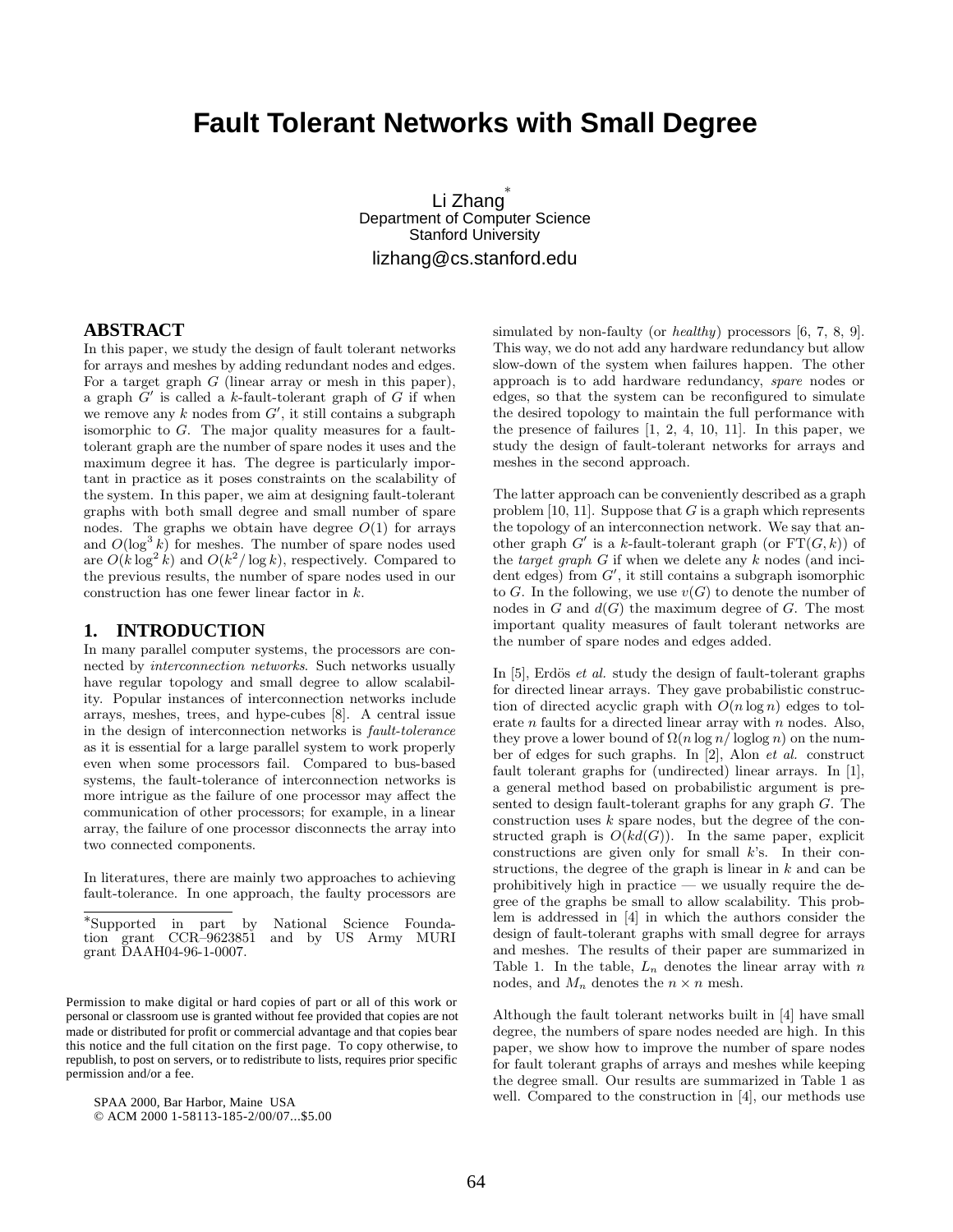|            | $FT(L_n,k)$     |        | $FT(M_n,k)$       |        |
|------------|-----------------|--------|-------------------|--------|
|            | spare nodes     | degree | spare nodes       | degree |
| Έ.         | $O(k^2)$        |        | $\sim$            |        |
|            |                 |        |                   |        |
| This paper | $O(k \log^2 k)$ |        | $h^2$<br>$\log k$ |        |

**Table 1.** Summary of the results.

smaller number of spare nodes.

For arrays, we first use a recursive construction to obtain fault-tolerant graphs with  $O(k \log k)$  spare nodes and  $O(\log k)$ degree. Following the same idea as in [4], we can reduce the degree to  $O(1)$  by increasing the number of spare nodes to  $O(k \log^2 k)$  by using a gadget called Moon graph. A crucial property of the Moon graphs is that there is a Hamiltonian path between any two distinct nodes in the graph. The faulttolerant graphs for arrays gives us a straight-forward way to construct fault-tolerant meshes with  $O(k \log k)$  spare nodes and maximum degree  $O(k \log k)$ . By using Moon graphs, and maximum degree  $O(k \log k)$ . By using Moon graphs,<br>we can reduce the degree of the graph to  $O(\sqrt{k} \log k)$  while using  $O(k^{3/2} \log n)$  spare nodes. To reduce the degree further, we design a new gadget called tower graphs, with the structure similar to the classical finger trees. By exploiting and utilizing certain properties of tower graphs, we are able to reduce the degree of the fault-tolerant graphs for meshes to  $O(\log^3 k)$  by using  $O(k^2/\log k)$  spare nodes.

In all the previous work, it is assumed that the number of faults is bounded, and the number of nodes of the target network is also fixed. In this approach, the spare nodes are really "spare" as the size of simulated network is fixed regardless of the number of faults to tolerate. It is however more appropriate to assume that the number of nodes in the original graph is fixed and to ask what is the largest size of graphs with wanted topology can be realized in the graph with node failures. An implication of our construction is that we can construct directed acyclic graphs with size n and degree  $O(\log k)$  so that if any  $f(f = O(k/\log k))$ nodes fail, there always exists a directed path with size  $n - O(f \log f)$ . This is related to the work on fault-tolerant data structures [3]. In this paper, we always perform worstcase analysis, i.e. the graphs constructed are guaranteed to contain the target graph if at most  $k$  nodes fail. There are also researches ([4, 12, 13]) on considering randomly distributed faults, in which case it suffices to guarantee that a target graph exists with high probability. Under such model, it is usually possible to obtain graphs with smaller number of spare nodes or edges.

The paper is organized as follows. In Section 2, we will introduce some notations and useful facts. We then present the construction for linear arrays in Section 3 and for meshes in Section 4. The main results are stated in Theorem 3.3 and 4.3.

## **2. PRELIMINARIES**

For a graph G, let  $v(G)$ ,  $d(G)$  denote the number of vertices and maximum degree of G, respectively. A graph  $G'$  is a kfault-tolerant (or  $FT(G, K)$ ) graph of G if when we remove any k nodes from  $G'$ , it still contains an isomorphic copy of G. The isomorphic copy of G is called a realization of G.



**Figure 1.** The Moon graphs of (a) even and (b) odd number of vertices.

When G is clear from context, we simply say that  $G'$  tolerates k faults. We call those nodes that have to be removed faulty nodes and others healthy nodes.

In the following, we denote by  $L_n$  and  $\hat{L}_n$  the undirected and directed linear arrays with  $n$  nodes, respectively, and by  $M_{r,c}$  the  $r \times c$  mesh. When  $r = c$ , it is simply written as  $M_r$ .

Following the notations in [4], for a natural number  $n$  and an integer set T, define  $C(n,T)$  to be the undirected graph with the vertices indexed  $\{0, 1, \cdots, n-1\}$  and the edge set  $\{(i, i+s) \mid s \in T \text{ and } 0 \leq i, i+s < n\}.$  The directed graph  $\tilde{C}(n,T)$  is defined similarly except that each undirected edge  $(i, i + s)$  is replaced by the directed edge  $\langle i, i + s \rangle$ .

As mentioned in the introduction, we will use some gadgets to reduce the graph degree in our constructions. The gadgets we use are the Moon graphs and tower graphs.

The Moon graph  $[4]$  with s nodes, denoted by  $K_s$ , is a constant degree graph so that for any pair of distinct nodes in  $K_s$ , there exists a Hamiltonian path connecting those two nodes. The constructions are shown in Figure 1. It is easy to verify that for any two nodes in  $K_s$ , there is a Hamiltonian path ending at them.

The tower graph  $Q_s$ , where  $s = 2^t$  for some non-negative integer  $t$ , is a perfectly balanced binary tree on  $s$  leaves with all the nodes on the same level connected<sup>1</sup> (Figure 2 (a)). Clearly,  $v(Q_s) = 2s - 1$  and  $d(Q_s) = 5$ . Figure 2 (b) shows a planar layout of  $Q_s$ .

Each node in the tower graph can be indexed by  $(l, p)$  where  $l$  is its level and  $p$  is its position in that level. The levels are indexed starting from 0 at the leaf level and increase bottom up. On each level, the position of nodes are indexed from 0 to  $s/2^l - 1$  and increase from left to right (Figure 2(a)). In the tower graph, we can form a Hamiltonian path  $H(i)$  from each leaf node  $(0, i)$  to the root level by level. On each level, we trace the loop until we reach the node that precedes the beginning node. Then, we follow the tree edge to go to the upper level and repeat the process until getting to the root

<sup>&</sup>lt;sup>1</sup>In general, such graphs are called finger trees.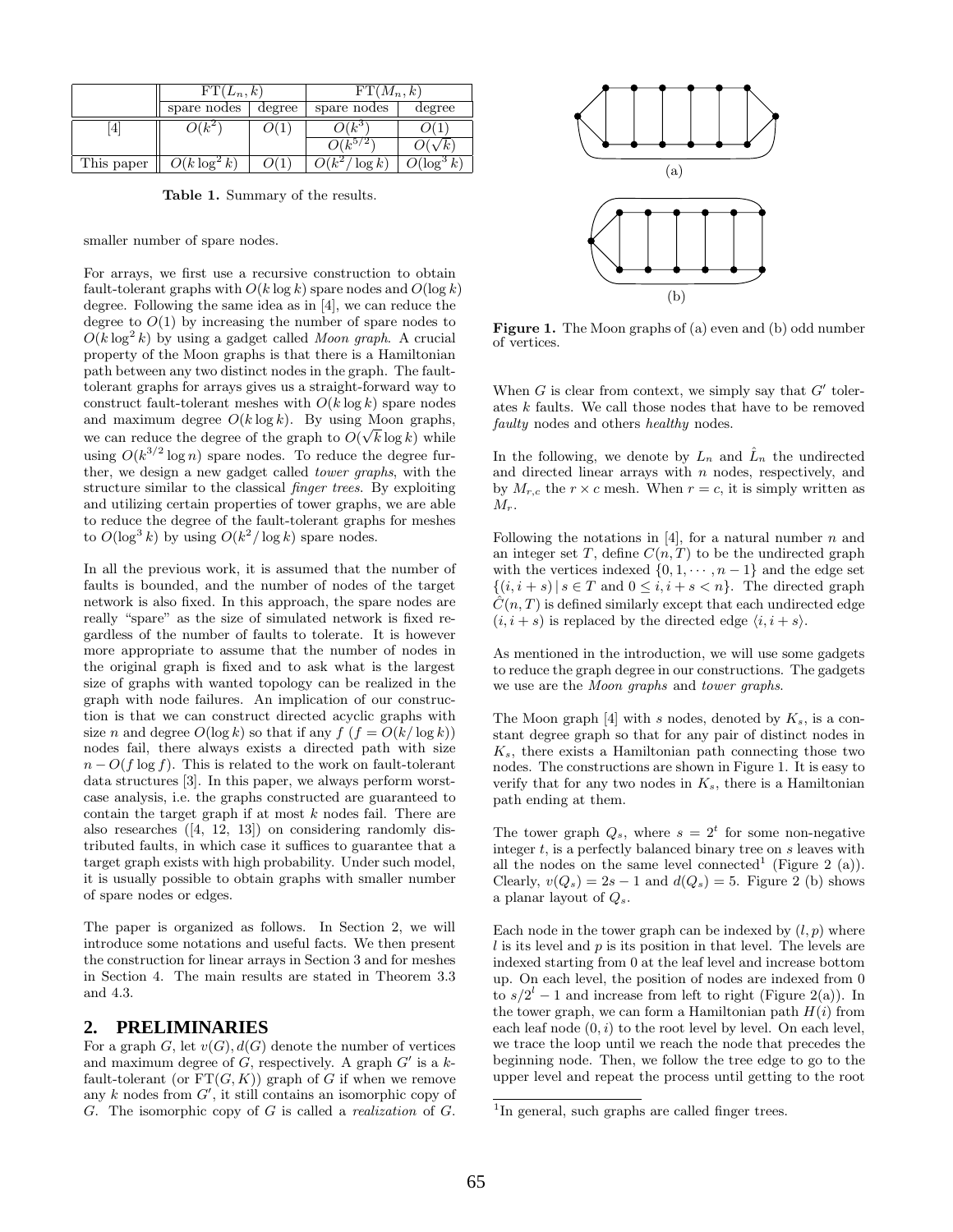

**Figure 2.** The tower graph  $Q_{16}$  drawn as (a) a finger tree, and (b) a planar layout. The Hamiltonian paths from a leaf node to the root are shown in thickened lines. In (a), we also show the indexing of the levels and some nodes.

(Figure 2). Define  $H^j(i)$  to be the position of the first level- $j$ node encountered on  $H(i)$ , and  $H_m(i)$  to be the m-th node in the path  $H(i)$ . According to the formation of the path, we have that  $H^0(i) = i$ , and  $H^{j+1}(i) = |(H^j(i) - 1)/2|$ when  $H^{j}(i) > 0$ , or  $s/2^{j+1} - 1$  when  $H^{j}(i) = 0$ . For any two leaf nodes  $i_1, i_2, H_m(i_1)$  and  $H_m(i_2)$  must be on the same level. An important property of the tower graph is that we can bound the difference between the indices of  $H_m(i_1)$  and  $H_m(i_2)$  according to the difference between  $i_1$  and  $i_2$ . This property is made precise by the following lemma.

**Lemma 2.1.** 
$$
|(H^j(i_2)-H^j(i_1)) \mod (s/2^j)-(i_2-i_1)/2^j| \leq
$$
2 for  $i_2 > i_1$ .

PROOF. (By induction) When  $j = 0$ , it is obviously true as  $H^{0}(i) = i$ .

Suppose that it is true for level  $j$ . We shall prove that it is also true for level  $j + 1$ . Without loss of generality, assume that  $H^j(i_1) \leq H^j(i_2)$ . When  $H^j(i_1) > 0$ , we have that:

$$
H^{j+1}(i_2) - H^{j+1}(i_1)
$$
  
= 
$$
[(H^j(i_2) - 1)/2] - [(H^j(i_1) - 1)/2]
$$
  

$$
\leq (H^j(i_2) - 1)/2 - (H^j(i_1) - 1)/2 + 1
$$
  
= 
$$
(H^j(i_2) - H^j(i_1))/2 + 1
$$
  

$$
\leq ((i_2 - i_1)/2^j + 2)/2 + 1
$$
  
(by the induction hypothesis)  
= 
$$
(i_2 - i_1)/2^{j+1} + 2.
$$

When  $H^j(i_1) = 0$ , it is easy to verify that the same argument holds when taking modular arithmetic.

The same argument proves that  $H^{j+1}(i_2)-H^{j+1}(i_1) \geq (i_2-\dots+i_d)$  $(i_1)/2^{j+1}$  – 2.

## **3. FAULT TOLERANT GRAPHS FOR LIN-EAR ARRAYS**

In this section, we show the construction of fault-tolerant graphs for linear arrays. What we actually obtain are faulttolerant graphs for directed linear arrays, and the faulttolerant graphs are directed acyclic graphs (DAG). Or more intuitively, we can number the nodes in the original graph  $G'$  from 0 to  $v(G') - 1$ , and the ordering is maintained in the realization of the array when there are faults.

In the following, we assume that  $k = 2^t$  for  $t \geq 0$ . The construction is done recursively. When  $t = 0$ ,  $\ddot{C}(n+1, \{1, 2\})$ is an  $FT(\hat{L}_n, 1)$  graph [4]. Now we show how to construct graphs that tolerate 2k faults based on the graphs that tolerate k faults. We take two copies of  $\operatorname{FT}(\hat{L}_{\lceil n/2 \rceil + k + 1}, k)$ graphs  $G_1, G_2$  and create the graph G as follows. First, we re-number the nodes in  $G_1, G_2$ . For the node with index m in  $G_1$ , it is indexed  $2m$  in  $G$ , and for the node m in  $G_2$ , its index is  $2m + 1$  in G. In addition to the edges in  $G_1$  and  $G_2$ , we also create the directed edges  $\langle a, a+1 \rangle$ , for  $0 \le a < 2v(G_1)$  to stitch the two copies together. Now, we claim that:

**Lemma 3.1.** *The graph* G *is a directed acyclic graph and* an  $FT(L_n, 2k)$  *graph.* 

PROOF. Clearly, G is a directed acyclic graph since  $G_1$ and G<sup>2</sup> are acyclic graphs, and the additional edges added are consistent with the linear ordering of  $G_1$  and  $G_2$ .

When there are  $2k$  faulty nodes in  $G$ , either  $G_1$  or  $G_2$  contains no more than  $k$  faulty nodes. Without loss of generality, suppose that it is  $G_1$ . According to the induction hypothesis,  $G_1$  is an  $FT(\hat{L}_{\lceil n/2 \rceil + k+1}, k)$  graph. Therefore, there is a directed path with length  $\lceil n/2 \rceil + k + 1$  in  $G_1$ . Suppose the directed chain thus obtained is

$$
\hat{L} = i_1 \rightarrow i_2 \rightarrow i_3 \rightarrow \cdots \rightarrow i_{\lceil n/2 \rceil + k + 1},
$$

where  $i_1 < i_2 < \cdots < i_{\lceil n/2 \rceil + k + 1}$ . For each node  $i_j$  where  $1 \leq j \leq \lceil n/2 \rceil + k$ , consider the path  $P_j$ :  $i_j \rightarrow i_j + 1 \rightarrow$  $i_j+2\cdots \rightarrow i_{j+1}-1 \rightarrow i_{j+1}$ . Since  $i_j$ 's are in increasing order, all the  $P_j$ 's are node disjoint except at the end points of the paths. Call  $P_j$  healthy if all the nodes in  $P_j$  are healthy. Since there are at most  $2k$  faulty nodes, and  $P_j$ 's do not share interior nodes, at least  $\lceil n/2 \rceil + k - 2k = \lceil n/2 \rceil - k$ paths are healthy. For each healthy path  $P_j$ , we replace the corresponding edge  $\langle i_j, i_{j+1} \rangle$  in  $\hat{L}$  with  $P_j$ . For each such replacement, we are able to add at least one node to the original path. Thus, we obtain a directed list with length at least  $\lceil n/2 \rceil + k + 1 + (\lceil n/2 \rceil - k) \geq n$ . This proves that the above graph is indeed an  $FT(\hat{L}_n, 2k)$  graph.  $\Box$ 

Now, we analyze the complexity of the graph. For simplicity, denote by  $v(n, k), d(n, k)$  to be  $v(\text{FT}(C_n, k))$  and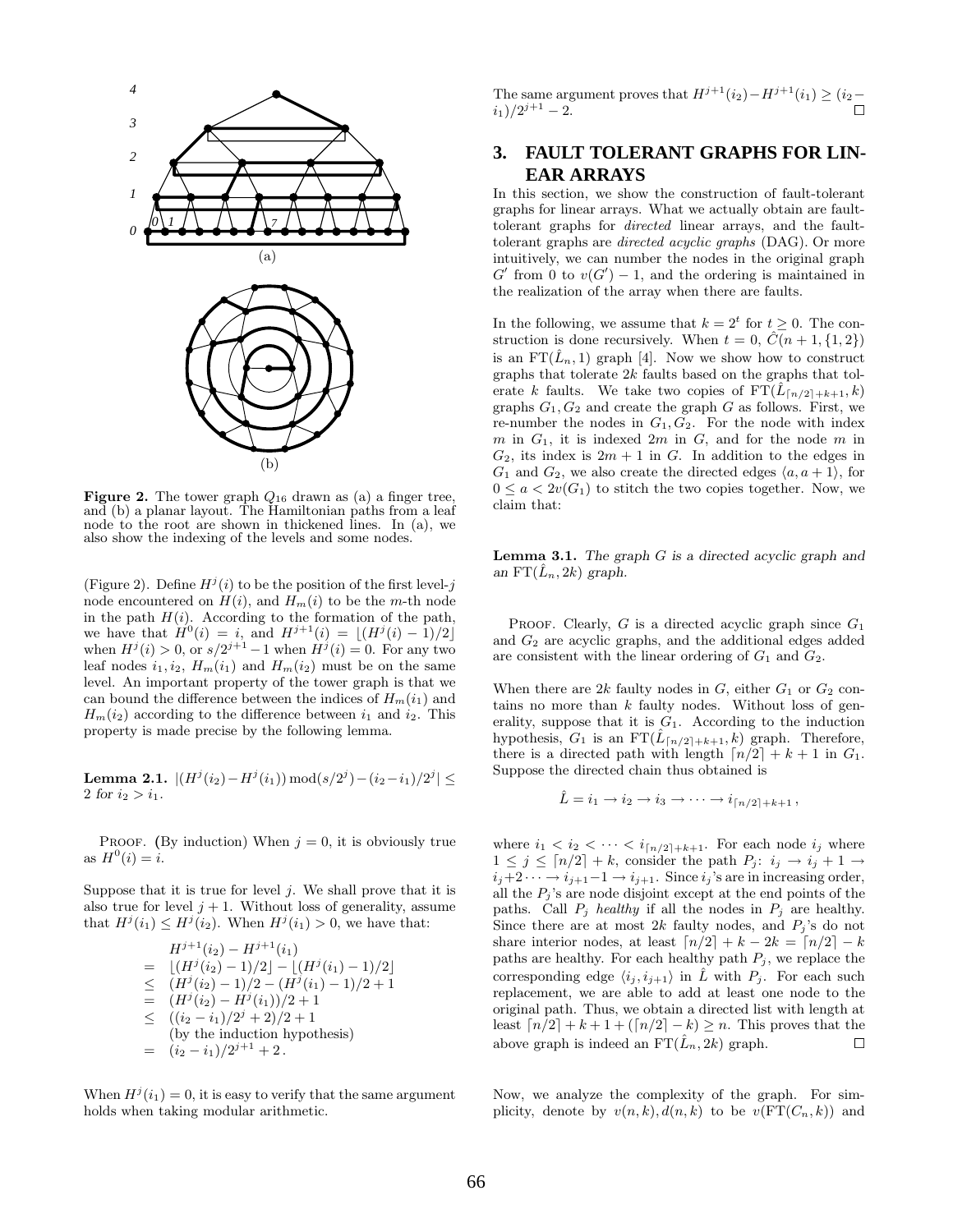$d(\text{FT}(C_n, k))$ , respectively. We then have the following recurrences according to the above construction:

$$
\begin{cases} v(n,2k) \le 2v(\lceil n/2 \rceil + k + 1, k), v(n,1) = n + 1; \\ d(n,2k) \le d(\lceil n/2 \rceil + k + 1, k) + 2, d(n,1) = 4. \end{cases}
$$

These recurrences solve to  $v(n, k) = n + O(k \log k)$  and  $d(n, k) = O(\log k)$ . Thus, we have that:

**Lemma 3.2.** *For any*  $n, k > 0$ *, there are*  $FT(\hat{L}_n, k)$  *graphs* with  $n + O(k \log k)$  *nodes and*  $O(\log k)$  *degree.* 

There is a direct way to describe the graphs constructed in the above recursive procedure. For any  $k > 0$ , define  $T_k$  to be the set  $\{2^j | 0 \le j \le \lceil \log k \rceil + 1\}$ . Then, the graph constructed is exactly the graph  $\hat{C}(n+c_1k\log k, T_k)$  for some constant  $c_1 > 0$ .

By applying the method in [4], we can reduce the degree to constant by increasing the number of spare nodes to  $O(k \log^2 k)$ . The idea is to first construct an  $FT(\hat{L}_{n/s}, k)$ graph G and then use it as a "template" to construct another graph  $G'$  as described below. For each node i of G, we create a super-node  $A_i$  in  $G'$ . The super-node is a copy of the Moon graph  $K_s$ . We divide the nodes in  $A_i$  arbitrarily into two roughly equal-sized disjoint groups  $A_i^0$  and  $A_i^1$ . To connect those super-nodes together, we add the following edges: for a directed edge  $\langle i, j \rangle$  in G, we connect a node in  $A_i^{\mathsf{T}}$  to a node in  $A_j^{\mathsf{0}}$ , with the only requirement being that all the edges incident to a super-node be evenly distributed among the nodes it contains. This way, we obtain the graph  $G^{\prime}.$ 

First, we shall show that  $G'$  tolerates k faults. The supernode  $A_i$  in G' is called *healthy* if all the nodes in  $A_i$  are healthy. When there are  $k$  faults, there are at most  $k$  supernodes in G' are not healthy. Since G is an  $FT(\hat{L}_{n/s}, k)$ graph, there exists a directed path L with length  $n/s$  in  $G$  so that all the nodes in  $L$  correspond to healthy supernodes in G . We can then construct a path with length  $n$  in  $G'$  according to L. For a node i in  $G$ , suppose that  $\langle j_1, i \rangle$  and  $\langle i, j_2 \rangle$  in L are the (directed) edges incident to i. According to the construction, there are corresponding edges in G' between super-nodes  $A_{j_1}, A_i$  and  $A_{j_2}, A_i$ . Suppose those edges are incident to nodes  $i_1$  and  $i_2$ , respectively, in  $A_i$ . Then,  $i_1$  must be in  $A_i^0$ , and  $i_2$  in  $A_i^1$ , i.e.  $i_1$  and  $i_2$ are different nodes. By the property of Moon graph, there exists a Hamiltonian path between  $i_1$  and  $i_2$ . We can then unroll the super-node  $A_i$  to the Hamiltonian path between  $i_1$  and  $i_2$ . By unrolling all the super-nodes corresponding to the nodes in L, we thus obtain a path with length  $s \times n/s = n$ in  $G'$ .

The size of G' is clearly  $s \times (n/s + O(k \log k)) = n + sk \log k$ and the degree of the graph is  $O(\log k/s)$  since the edges are distributed evenly in a super-node. By taking  $s = \log k$ , we then have that

**Theorem 3.3.** *For any*  $n, k > 0$ *, there are*  $FT(L_n, k)$  *graphs with*  $n + O(k \log^2 k)$  *nodes and*  $O(1)$  *degree.* 

Compared with the construction given in [4], our construction uses  $O(k \log^2 k)$  spare nodes while theirs uses  $O(k^2)$ spare nodes. The graphs we construct have another property as the longest array that it contains depends on the number of faulty nodes in the graph.

**Corollary 3.4.** *For some constant*  $c_2 > 0$  *and for any*  $n, k > 0$ 0, we can construct graph  $G'$  with n nodes and degree  $O(\log k)$ *, so that for any*  $f < k/\log k$ *, if there are f faulty nodes in* G *, it contains a directed path with length at least*  $n - c_2 f \log f$ .

PROOF. Consider the graph  $C(n, T_k)$ . By induction on k, we can prove it by following the same argument as in the proof of Lemma 3.1. The details are omitted.

In the following section, we will see how to apply the result obtained in this section, with the help of more subtle gadgets, to obtain improved fault-tolerant graphs for meshes.

## **4. FAULT TOLERANT GRAPHS FOR MESHES**

In [4], constant degree fault-tolerant graphs are constructed for meshes by using  $O(k^3)$  spare nodes. In this section, we shall show the construction of k-fault-tolerant graphs for meshes with  $O(k^2/\log k)$  spare nodes and with  $O(\log^3 k)$ maximum degree.

In the following, we first construct fault-tolerant graphs for meshes with  $O(k \log k)$  spare nodes and  $O(k \log k)$  degree. For any  $r, c, k > 0$ , let G be the  $FT(\hat{L}_{rc}, k)$  graph as in the previous section. According to Theorem 3.3,  $v(G)$  =  $rc+c_1k\log k$  for some constant  $c_1 > 0$ . In addition, for each node i in G, we create edges  $\langle i, i+j \rangle$  for  $c \leq j \leq c+c_1k \log k$ . Let  $G'$  be the resulted graph. We claim that:

**Lemma 4.1.** *The graph*  $G'$  *is an*  $FT(M_{r,c}, k)$  *graph with*  $O(k \log k)$  *spare nodes and with*  $O(k \log k)$  *maximum degree.* 

PROOF. Suppose that there are (up to)  $k$  faulty nodes. Since G' contains an  $FT(\tilde{L}_{rc}, k)$  graph as a subgraph, there exists a path with length  $rc$  in the graph. Suppose that the nodes on the path are  $i_1 < i_2 < \cdots < i_{rc}$ . Because there are  $c_1k\log k$  spare nodes, we know that  $j_2 - j_1$  $i_{j_2}$  −  $i_{j_1}$  ≤  $(j_2 - j_1)$  +  $c_1k \log k$  for  $0 < j_1 < j_2$  ≤  $rc$ . Thus,  $c \leq i_{j+c} - i_j \leq c + c_1 k \log k$  for all j. According to our construction of  $G'$ , there is an edge between the nodes  $i_j$ and  $i_{j+c}$ . Thus, we obtain a  $r \times c$  mesh, where the j-th row consists of the nodes  $i_{jc+1}, i_{jc+2}, \cdots, i_{jc+c}$ .

Clearly, the number of vertices of  $G'$  is just the same as that of G's, and the degree of G' is  $O(k \log k)$ .

While  $G'$  uses small number of spare nodes, its degree is high. In the following, we shall show how to reduce the degree by using Moon graphs and tower graphs.

The edges in  $G'$  can be classified into two types, the *hori*zontal edges, which are in G, and the vertical edges, which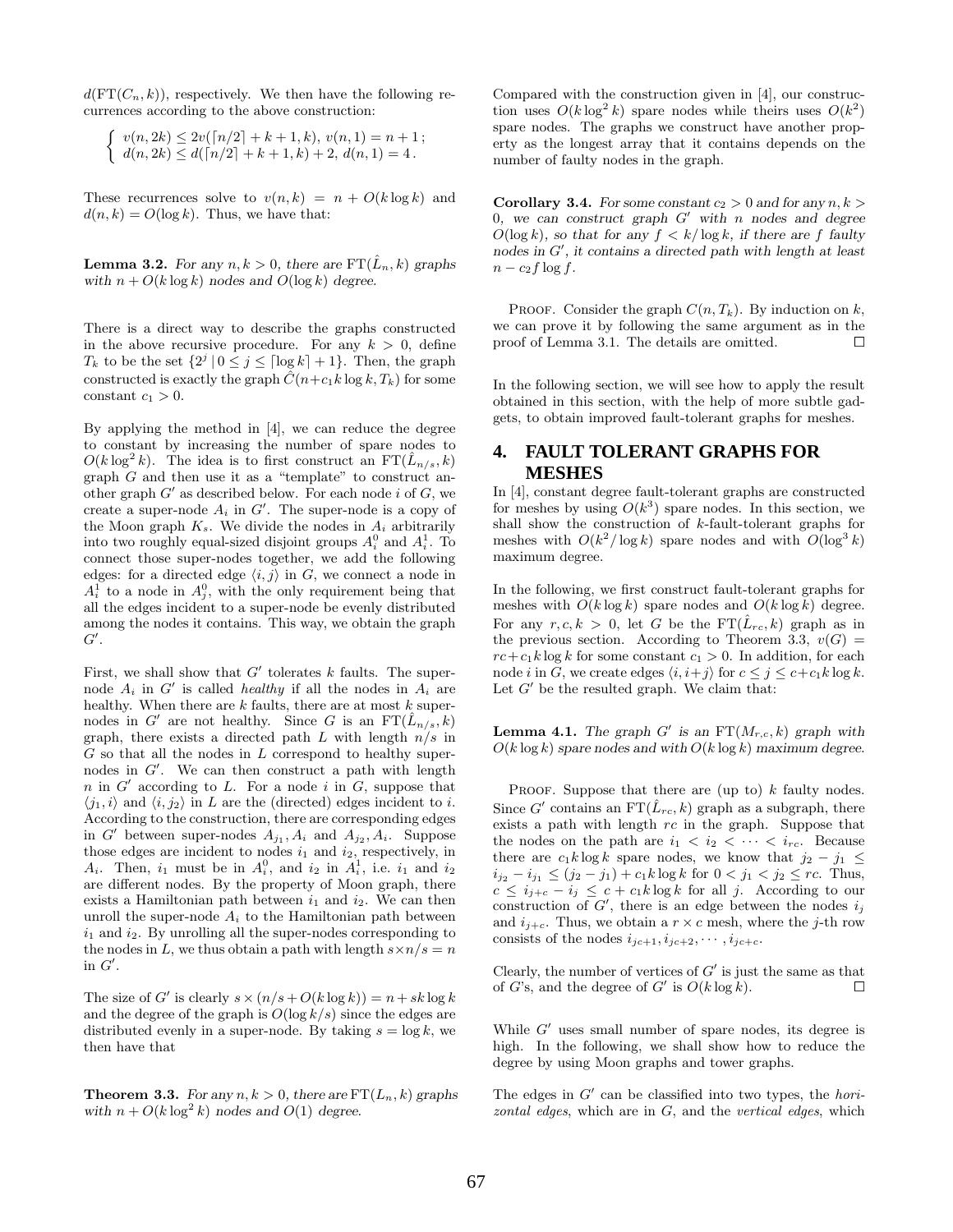are added between  $\langle i, i + s \rangle$  for  $c \leq s \leq c + c_1 k \log k$ . The horizontal and vertical edges correspond respectively to the row and column edges in the target mesh.

To reduce the degree, we follow the same approach in Section 3 by adding more spare nodes. In the following, we will tion 3 by adding more spare nodes. In the following, we will<br>first show how to reduce the degree to  $O(\sqrt{k} \log k)$  by using Moon graphs. Then, we show how to reduce the degree further to  $O(\log^3 k)$  by using tower graphs. In what follows, we only consider for  $n \times n$  meshes. For general meshes, the same results hold.

To reduce the degree to  $O(\sqrt{k} \log k)$ , we first build a graph  $G \in \mathrm{FT}(M_{n/s,n}, k)$  by Lemma 4.1 and then construct another graph  $G'$  using G as a template, just as in Section 3. For each node i in  $G$ , we form a super-node  $A_i$ , which is again a copy of Moon graph  $K_s$  and consists of two groups  $A_i^0$  and  $A_i^1$ . For each horizontal edge  $\langle i, j \rangle$  in G, we connect each node in  $A_i$  to all the nodes in  $A_i$ . For each vertical edge  $\langle i, j \rangle$ , we add an edge between a node in  $A_i^1$  and a node in  $A_j^0$  in such a way so that all the vertical edges added are distributed evenly in a super-node. We first claim that  $G'$  is a k-fault-tolerant graph for the  $n \times n$  mesh. When there are faulty nodes, a super-node is said healthy if all of the nodes in it are healthy. There can be at most  $k$  super-nodes that are not healthy. Thus, there is an  $n/s \times n$  mesh M in G where each node in M corresponds to a healthy super-node in  $G'$ . For each node i in M, there are at most two vertical edges incident to it, one to the upper row and the other to the lower row. Those two vertical edges have corresponding edges between super-nodes in  $G'$ . We can unroll the supernode  $A_i$  into a Hamiltonian path with the end points being the nodes in  $A_i$  that are incident to the corresponding vertical edges. This way, we obtain  $n$  columns, each with length n. What about rows? Since in our construction, every pair of nodes are connected whenever there is a horizontal edge between the two corresponding super-nodes, we can weave those *n* columns together and obtain an  $n \times n$  mesh.

The number of nodes in G' is  $s(n^2/s + O(k \log k)) = n^2 +$  $O(sk \log k)$ , and the degree is  $O(k \log k/s + s \log k)$ , where  $k \log k/s$  accounts for the vertical edges, and  $s \log k$  for the horizontal edges. Taking  $s = \sqrt{k}$ , we have that

**Corollary 4.2.** *For any*  $n, k$ *, there are*  $FT(M_n, k)$  *graphs* **Coronary 4.2.** For any  $n, \kappa$ , there are  $\Gamma$   $(\mathcal{M}_n, \kappa)$  given with  $O(k^{3/2} \log k)$  spare nodes and  $O(\sqrt{k} \log k)$  degree.

In the above construction, whenever there is a horizontal edge between two super-nodes, we add an edge between each pair of the nodes in those two super-nodes. While this ensures that we can weave the columns in the correct order to form a mesh, it also add unnecessarily many edges. The reason that we have to add edges between every pair of nodes between two super-nodes is that we distribute the vertical edges between super-nodes arbitrarily. This makes the Hamiltonian paths unrolled in each super-node arbitrary, and thus we have to add a horizontal edge between each pair of nodes in the corresponding super-nodes to make sure that there are edges between two Hamiltonian paths in the correct order.

As shown in Lemma 2.1, the tower graph has the property

that the index difference of the corresponding nodes in the Hamiltonian paths can be bounded by the index difference between the starting nodes. Further, we observe that in the construction of the fault-tolerant graphs for arrays, two nodes are connected only if their index difference is in the set  $T_k$ , whose size is  $O(\log k)$ . Thus, by using tower graphs as the super-nodes, if we distribute vertical edges more carefully, we may not need to create pairwise horizontal edges between two super-nodes. Indeed, this is exactly the intuition behind our method to reduce the degree by using tower graphs.

To form a super-node  $Q'_s$ , we take two copies  $Q_s^0$  and  $Q_s^1$  of  $Q_s$ , the tower graph with s nodes, and connect their root nodes. Note that  $v(Q'_s) = 2v(Q_s) = 4s - 2$  and  $d(Q'_s) = 5$ . Define  $T_{k,s} = \{(2^j - 2^i) \mod s \mid 0 \le i, j \le \log k\}.$  Now, we construct an  $FT(M_{n/(4s-2),n},k)$  graph G and use it as a template to construct another graph G . Again, for each node i in  $G$ , we form a super-node  $A_i$  which is a copy of  $Q'_s$ . Each super-node  $A_i$  consists of two copies,  $A_i^0$  and  $A_i^1$ , of tower graph. According to the edges in  $G$ , we create the following edges in  $G'$ :

- For a horizontal edge  $\langle i, j \rangle$  in G, for each  $t \in T_{k,s}$ , connect each node  $(l, a)$  in  $A_i^0$  to nodes  $(l, (a+m) \text{ mod } s/2^l)$ in  $A_j^0$ , where  $t/2^l - 2 \le m \le t/2^l + 2$ . Repeat the same procedure for  $A_i^1$  and  $A_j^1$ . This way, we increase the degree of each node in  $A_i, A_j$  by  $O(|T_{k,s}|)$  for each horizontal edge  $\langle i, j \rangle$ .
- For a vertical edge  $\langle i, j \rangle$ , connect the leaf node  $(0, (j (i-n) \mod s$  in  $A_i^1$  to the leaf node  $(0, (j-i-n) \mod s)$ in  $A_j^0$ . Since the vertical edges connect the node i to the nodes  $i+n, i+n+1, \cdots, i+n+c_1k \log k$ , this way, the vertical edges are distributed evenly to all the leaf nodes. Thus, the degree of each node is increased by  $O(k \log k/s)$  by this procedure.

Now, we claim that  $G'$  tolerates k faults. Suppose that there are up to  $k$  faulty nodes. Again, we call a supernode healthy if it does not contain any faulty node. Then, there are at most  $k$  unhealthy nodes. Therefore, there is an  $n/(4s-2) \times n$  mesh M that consists of nodes corresponding to healthy super-nodes. We then unroll each super-node into a path with length  $4s - 2$  and weave them to form an  $n \times n$  mesh as follows. For any node  $i_1$  in M, it is incident to two vertical edges  $(i_0, i_1)$  and  $(i_1, i_2)$ . According to the construction of  $G'$ , we know there are corresponding edges between  $A_{i_0}^1$  and  $A_{i_1}^0$ , and  $A_{i_1}^1$  and  $A_{i_2}^0$ . Suppose that these two edges incident to the node  $a_i^0$  in  $A_i^0$  and  $a_i^1$  in  $A_i^1$ , respectively. We can then unroll  $A_i$  into a Hamiltonian path by connecting the Hamiltonian path  $H(a_i^0)$  in  $A_i^0$  and  $H(a_i^1)$ in  $A_i^1$  at their root nodes. This way, we obtain a path with length  $(4s - 2) \times n/(4s - 2) = n$  for each column. In the following, we argue that there are edges connecting those paths into an  $n \times n$  mesh.

Let us consider four nodes  $i_1, i_2, j_1, j_2$  in G where  $i_1, i_2$  and  $j_1, j_2$  are horizontal neighbors, and  $i_1, j_1$  and  $i_2, j_2$  are ver